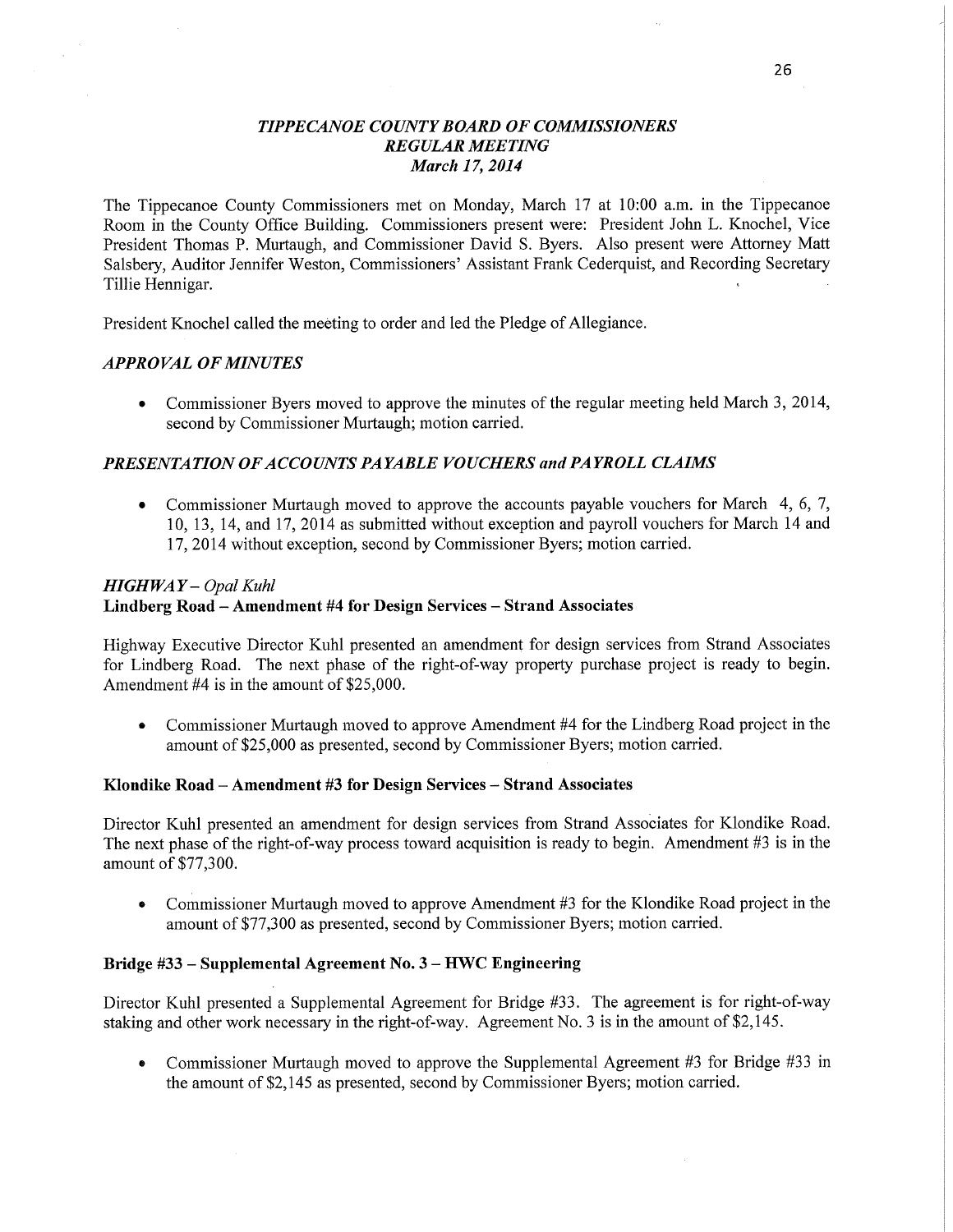

# *GRANTS* — *Laurie Wilson*  **Permission to Accept Grant**

Grant Facilitator Wilson requested permission **to** accept a grant **for the** Health Department **in the amount of** \$6,500 from **the** Indiana State Department **of** Health 'for Medical Reserve Corps grant. **The** grant will **be** used **to** purchase radios **and** cases **for** communication.

**0** Commissioner Murtaugh moved **to** approve acceptance **of the** grant **for the** Health Department **as**  presented, second **by Commissioner** Byers; motion carried.

# **Permission to Apply For Grant**

Grant Facilitator Wilson requested permission **to** apply **for** a grant **for TEMA in the** amount **of up to**  \$65,000 from **the** Indiana Department **of** Homeland Security **(lDHS) for TEMA** employee salary reimbursement under **the** Emergency Management Planning Grant (EMPG). **The** grant **is the** annual **50%**  reimbursement.

**0** Commissioner Murtaugh moved **to** approve permission **to** apply **for the** grant **for** TEMA **as**  presented, second **by** Commissioner Byers; motion **carried.**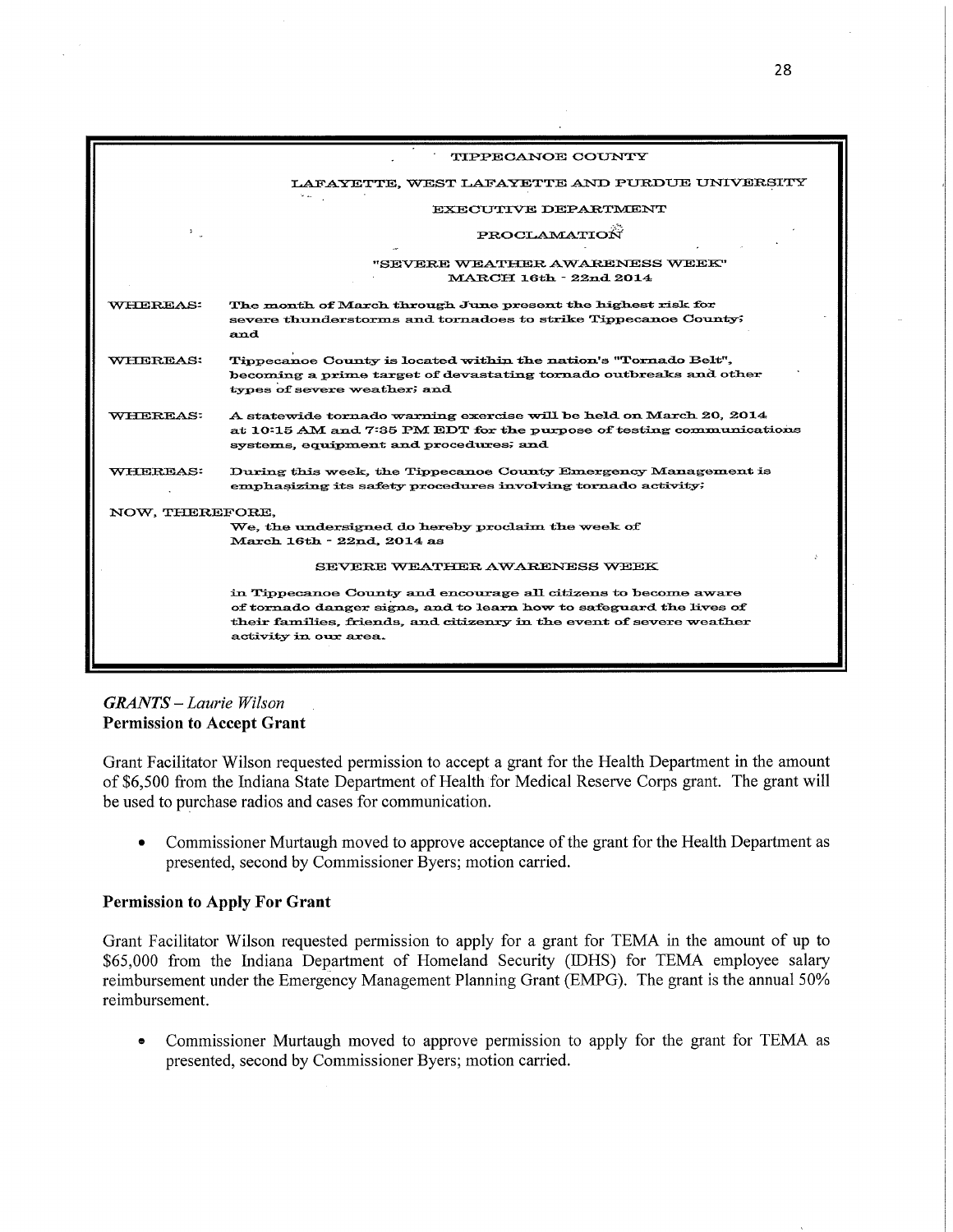#### **Proposed 2014 Primary Vote Center Sites**

Co-Chairperson Bond provided a handout of the proposed 2014 Primary vote center sites stating there are two location changes. The voting site was moved from Brady Lane Church of Christ to the Eagles Lodge at Brady and **18th.** The location is still on a bus route, is ADA compliant, and has better parking and voting room accommodations. The second change is in West Lafayette; the site **moved** from Covenant Presbyterian Church to the Burtsfield School gymnasium. The school is also on a bus route, ADA compliant, and provides more room and parking. The West Lafayette School Board is very happy about the site utilization. The vote center sites were also approved unanimously by the County Election Board.

|                                         | <b>PROPOSED 2014 PRIMARY VOTE CENTER SITES</b> |                       |
|-----------------------------------------|------------------------------------------------|-----------------------|
| <b>St. Lawrence Church- Social Hall</b> | 1916 Meharry St                                | Lafayette             |
| <b>Faith Community Center</b>           | 5526 St Road 26 E                              | Lafayette             |
| <b>Lafavette City Hall</b>              | 20 N <sup>th</sup> Street                      | Lafavette             |
| <b>Jenks Rest Senior Center</b>         | 1915 Scott Street                              | Lafayette             |
| <b>Lafavette Fire Station #5</b>        | 750 N Creasy Lane                              | Lafayette             |
| <b>Lafavette Shrine Club</b>            | 3024 Old State Road 25 N                       | Lafayette             |
| 4-H Fairgrounds- Home Ec Bldg           | 1010 Teal Road                                 | Lafayette             |
| <b>Eagles Lodge</b>                     | $3208S$ 18 <sup>th</sup> Street                | Lafayette             |
| <b>Evangelical Covenant Church</b>      | 3600 S 9 <sup>th</sup> Street                  | Lafavette             |
| <b>The Outpost Catering</b>             | 2501 Old US Hwy 231 S                          | Lafavette             |
| <b>Purdue Memorial Union</b>            | 101 N Grant Street                             | <b>West Lafayette</b> |
| <b>Morton Community Center</b>          | 22 N Chauncey Ave                              | <b>West Lafayette</b> |
| <b>Federated Christian Church</b>       | 2400 Sycamore Lane                             | <b>West Lafayette</b> |
| <b>Burtsfield Gymnasium</b>             | 1800 N Salisbury Street                        | <b>West Lafayette</b> |
| <b>Calvary Baptist Church</b>           | <b>310 Kalberer Road</b>                       | <b>West Lafavette</b> |
| <b>Wabash Twp Fire Station #1</b>       | 2899 Klondike Road                             | <b>West Lafayette</b> |
| <b>Battle Ground Fire Station</b>       | <b>112 North Street</b>                        | <b>Battle Ground</b>  |
| <b>Dayton United Methodist</b>          | 7201 Wesleyan Drive                            | Dayton                |
| <b>Clarks Hill Christian Church</b>     | 9510 Pearl Street                              | <b>Clarks Hill</b>    |

**0** Commissioner Murtaugh moved to approve the proposed 2014 **Primary** vote **center** sites as presented, second by **Commissioner** Byers; motion carried.

#### **Poll Worker Contract** & **Oath**

Co-Chairperson Bond presented the P011 Worker Contract and Oath, saying it is the same as the one used in 2012 with minor changes to the Commissioner titles, dates, and phone numbers. The rate for <sup>a</sup> supervisor is \$200; \$190 for a lead Democratic judge; and \$150 for a full day (either party) judge. \$20.00 per day has been added for meals. Clerk Coffey said training will be held in the County Office Building.

**0** Commissioner Murtaugh moved to approve the P011 Worker Contract and Oath as **presented;**  second by Commissioner Byers; motion carried.